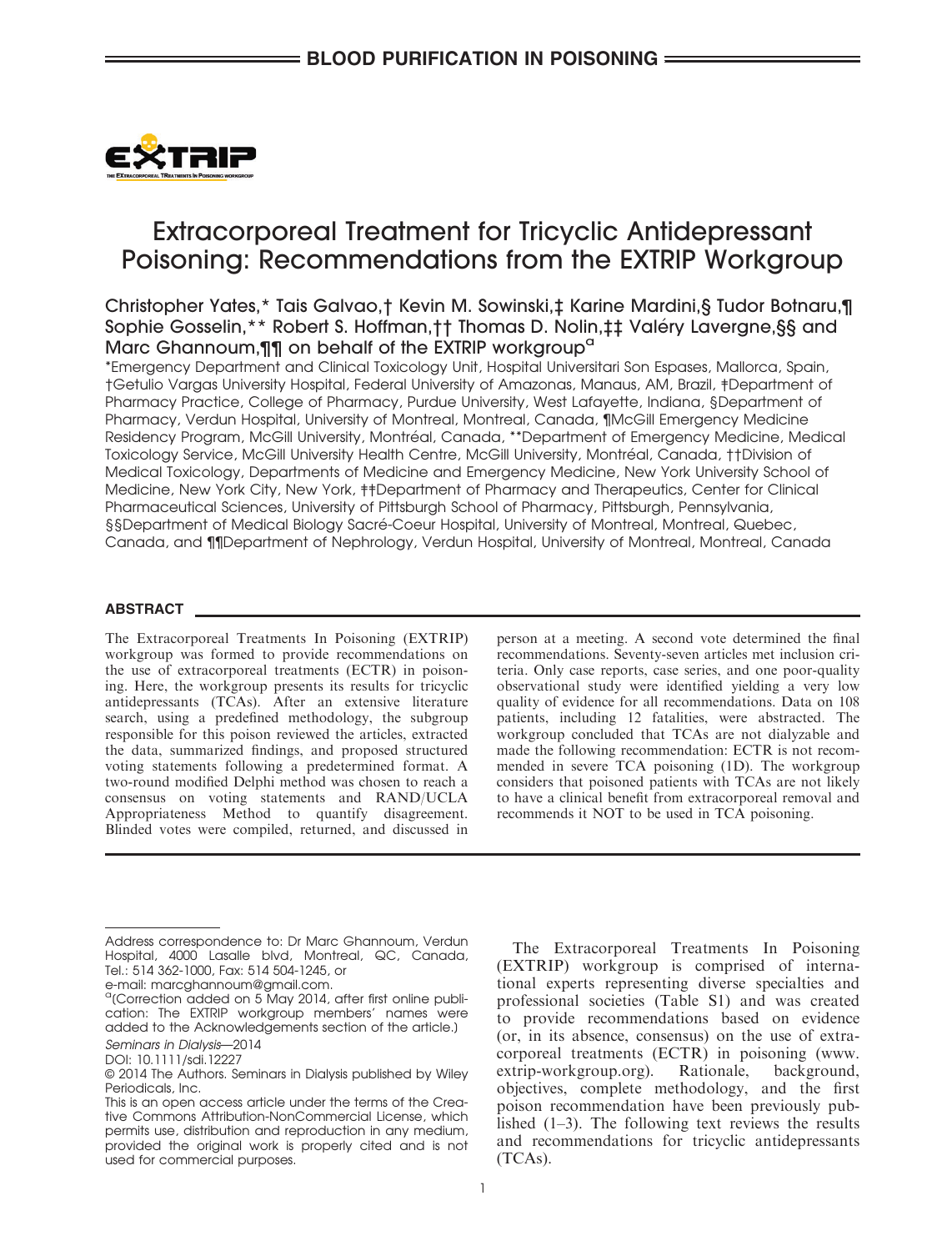### Pharmacology

TCAs have been in clinical use for the treatment of depression since the 1950s. Despite having been largely replaced by newer antidepressants, TCAs continue to be prescribed for a number of conditions, including major depressive disorder, chronic and neuropathic pain, attention deficit hyperactivity disorder, cycling vomiting, nocturnal enuresis, and obsessive-compulsive disorders (4–7). TCAs share a common three-ring structure and can be classified into tertiary amines (amitryptiline, clomipramine, doxepin, imipramine, trimipramine) and secondary amines (desipramine and nortriptyline) (8). The antidepressant effects of these drugs are largely the result of presynaptic reuptake inhibition of serotonin and norepinephrine. Other pharmacologic effects include competitive muscarinic and alphaadrenergic antagonism and histamine inhibition, as well as GABA-A antagonism. TCAs produce cardiac sodium channel blockade and can be classified as having type IA antiarrhythmic properties.

TCAs are rapidly absorbed from the gastrointestinal tract, but because of their anticholinergic effects in overdose, decreased gastrointestinal motility can prolong the time to peak drug concentrations (9). TCAs are extensively bound to plasma proteins, mainly alpha-1 acid glycoprotein and lipoproteins. Due to their lipophilicity, free drug distributes rapidly into tissues with characteristically large volumes of distribution and long half-lives of elimination (Table 1). Drug concentration in the myocardium and the brain has been reported to be 40–200 times greater than in plasma (10). TCAs undergo firstpass hepatic metabolism, and have a high endogenous clearance. Hepatic metabolism results in the generation of numerous metabolites, many with pharmacologic activity, most of which are eliminated in the urine (10,11).

# Overview of Tricyclic Antidepressant Poisoning

TCAs continue to be a leading cause of mortality and morbidity in poisoned patients and are responsible for nearly half of all fatalities reported due to antidepressants (12).

The clinical features of TCA poisoning are largely an extension of their pharmacologic actions described above. Antihistaminic- and anticholinergic- mediated effects typically result in altered mental status ranging from agitation and delirium to central nervous system depression and coma. Other anticholinergic effects (dry flushed skin, tachycardia, ileus, mydriasis, urinary retention, and hyperthermia) are usually present. Seizures result from anticholinergic and GABA-A antagonism, while the cardiovascular effects are caused by muscarinic and alpha-adrenergic blockade. These effects are manifested by tachycardia, peripheral vasodilation, and hypotension. Sodium channel blockade and the resulting delayed depolarization can cause wide complex arrhythmias, AV conduction disturbances, and myocardial depression, which are the primary cause of death in TCA overdose. Most deaths occur in the prehospital environment and are reported in the first few hours after presentation (13,14).

Many exposures to TCA will result in benign courses requiring little or no treatment at all. The incidence of severe rhythm disturbances is rare, while hypotension and coma and seizures are more frequent (11,15,16). Predicting which patients will develop severe toxicity is still debated. A range of toxic doses of approximately 5–20 mg/kg is often cited, but the reported ingested dose of TCA is neither reliable nor a good predictor of outcome (14,17). Serum testing is not generally routinely available and concentrations are less predictive than electrocardiogram (ECG) findings to identify highrisk patients (18): QRS duration is a better predictor of seizures and ventricular arrhythmia than serum concentrations (19) and an R wave in aVR of more than 3 mm had a good predictive value for seizures or arrhythmias (20).

The management of patients poisoned with TCAs includes general proactive care directed at securing the patient's airway and treating seizures with benzodiazepines. Hypotension can be a consequence of decreased vascular resistance and should be initially treated with fluid challenges, or secondary to myocardial depression and arrhythmias. An ECG

| Drug          | Bioavailability% | Protein Binding% | Plasma half-life (hours) | Active metabolites | Volume of distribution $(l/kg)$ |
|---------------|------------------|------------------|--------------------------|--------------------|---------------------------------|
| Amitryptiline | $31 - 61$        | $82 - 96$        | $31 - 46$                | Nortiptyline       | $5 - 20$                        |
| Amoxapine     | $46 - 82$        | NA               | $8.8 - 14$               |                    | NA                              |
| Clomipramine  | $36 - 62$        | $90 - 98$        | $22 - 84$                | Desmethyl          | $7 - 20$                        |
| Desipramine   | $60 - 70$        | $73 - 90$        | $14 - 62$                |                    | $22 - 59$                       |
| Dothiepin     | 30               | 85               | $14 - 24$                | Dothiepin-s-oxide  | $11 - 78$                       |
| Doxepin       | $13 - 45$        | 80               | $8 - 24$                 | Desmethyl          | $9 - 33$                        |
| Imipramine    | $29 - 77$        | $76 - 95$        | $9 - 24$                 | Desipramine        | $15 - 30$                       |
| Maprotiline   | $79 - 87$        | 88               | $27 - 50$                |                    | $16 - 32$                       |
| Nortriptyline | $32 - 79$        | $93 - 95$        | $18 - 93$                | $10$ -hydroxy      | $21 - 57$                       |
| Protriptyline | $75 - 90$        | $90 - 94$        | 54–198                   |                    | $15 - 31$                       |
| Trimipramine  | $18 - 63$        | $93 - 97$        | $16 - 40$                |                    | $17 - 48$                       |

TABLE 1. Pharmacokinetic properties of TCA

Adapted from Dziukas 1991, DeVane CL, Cyclic Antidepressants, In: Burton ME, Shaw LM, et al. Applied Pharmacokinetics and Pharmacodynamics: Principles of Therapeutic Drug Monitoring 2006; Lippincott Williams & Wilkins, pp 781–797.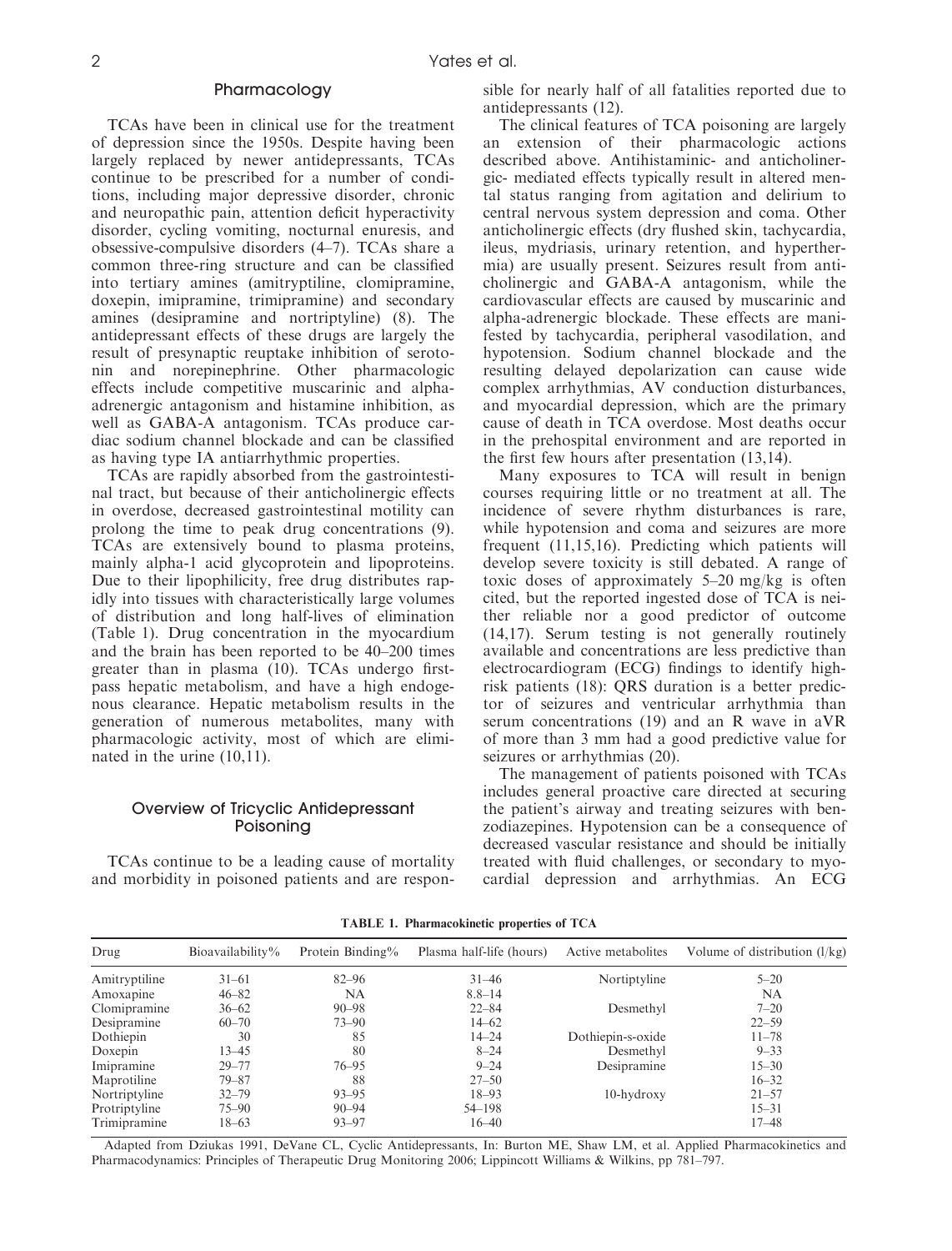should be performed to identify hallmarks of TCA sodium channel blockade (ventricular arrhythmia, QRS widening, Brugada-like pattern, or terminal axis deviation of the QRS, e.g., prominent R wave in aVR). Gastrointestinal decontamination may be indicated if the patient presents early after ingestion, and is discussed more extensively elsewhere (21–23).

Although there is no specific antidote for TCA poisoning, there is a fundamental role for sodium bicarbonate in the treatment of symptomatic TCApoisoned patients. Sodium bicarbonate may ameliorate hypotension due to volume and sodium loading, and improves myocardial conduction disturbances presumably by creating a sodium load and also by inducing alkalosis (24). Systemic alkalosis itself, achieved by hyperventilation, also improves hypotension and cardiac conduction disturbances. The beneficial effect of alkalosis is potentially due to increased protein binding thereby reducing free drug availability and altering the charge of the TCA-receptor complex (25–27). However, hypertonic sodium has also demonstrated benefit in few animal studies and isolated cases (25). Sodium bicarbonate combines the effect of sodium loading and alkalosis and remains the therapy of choice, especially for patients presenting with seizures, fluid-unresponsive hypotension, or typical ECG findings (ventricular dysrhythmia, QRS >100 ms, prominent R waves in aVR) (28). Induced hyperventilation can be considered in mechanically ventilated patients who cannot tolerate large fluid volumes. The combined effect of sodium bicarbonate and hyperventilation can result in profound alkalosis (28). Adverse effects of prolonged sodium bicarbonate therapy also include hypokalemia, hypocalcemia, impaired oxygen delivery by shifting the oxyhemoglobin dissociation curve to the left, and fluid overload. Hypotension that does not respond to adequate fluid resuscitation and bicarbonate should be treated with direct-acting vasopressors (e.g., norepinephrine).

Other experimental "rescue" treatments have been used in a limited number of critical cases unresponsive to the usual treatment. These include glucagon (29), lidocaine and magnesium sulfate (30), intraaortic balloon pump, extracorporeal life support (31), and lipid emulsion therapy (32). Prolonged cardiac massage has also been reported to be successful after cardiac arrest in such patients (11,33).

Despite several anecdotal reports suggesting a benefit, current recommendations from widely consulted resources explicitly recommend against ECTR in TCA-poisoned patients (34–39). Some recent reviews and publications nevertheless advocate these therapies, including plasmapheresis, hemodialysis, and hemoperfusion for severely poisoned TCA patients (40–43). One guideline reviewing the management of tricyclic overdose does not comment on the therapeutic use of ECTR (44).

# Methodology

A complete description of the methodology is provided elsewhere (2).

Articles from the literature search were obtained via the preliminary search database. Thereafter, a specific search retrieved other articles from Medline, Embase, Cochrane library (Review and Central), Conference proceedings/meeting abstracts of the EA-PCCT and NACCT annual meetings, and Google Scholar. Finally, the bibliographies of all articles obtained were manually reviewed for completeness.

#### Search Strategy

We used the following search strategy in Medline (via PubMed), and adapted for the other databases: (tricyclic OR amitriptyline OR imipramine OR clomipramine OR doxepin OR trimipramine OR amoxapine OR desipramine OR nortriptyline OR protriptyline OR dibenzepin OR dothiepin OR maprotiline) AND (hemoperfusion OR haemoperfusion OR hemofiltration OR haemofiltration OR hemodialysis OR haemodialysis OR hemodiafiltration OR haemodiafiltration OR dialysis OR plasmapheresis OR plasma exchange OR exchange transfusion OR CRRT).

The designated subgroup completed the literature search, reviewed articles, extracted data, summarized findings, and proposed structured voting statements following a predetermined format, all of which was submitted to the workgroup. The benefit of the ECTR procedure was weighed against its cost,

TABLE 2. Criteria of dialyzability

| Dialyzability <sup>a</sup> | Primary criteria<br>$\%$ Removed <sup>b</sup> | Alternative criteria 1<br>$CL_{FC}/CL_{TOT}$ $(^{0}_{0})^{\circ}$ | Alternative criteria 2<br>$T_{1/2~EC}/T_{1/2}$ (%) | Alternative criteria 3<br>$Re_{FC}/Re_{TOT}$ $(\%)^c$ |
|----------------------------|-----------------------------------------------|-------------------------------------------------------------------|----------------------------------------------------|-------------------------------------------------------|
| D, Dialyzable              | >30                                           | >75                                                               | $\leq$ 25                                          | >75                                                   |
| M, Moderately dialyzable   | $>10-30$                                      | $>50-75$                                                          | $>25-50$                                           | $>50-75$                                              |
| S, Slightly dialyzable     | $>3-10$                                       | $>25-50$                                                          | $>50-75$                                           | $>25-50$                                              |
| N, Not dialyzable          |                                               | <25                                                               | >75                                                | $\leq$ 25                                             |

<sup>a</sup>Applicable to all modalities of ECTR, including hemodialysis, hemoperfusion, hemofiltration.

<sup>b</sup>Corresponds to% removal of ingested dose or total body burden in a 6-hour ECTR period.

<sup>c</sup>Measured during the same period of time.

These criteria should only be applied if measured or calculated (not reported) endogenous half-life is >4 hours (otherwise, ECTR is considered not clinically relevant). Furthermore, the primary criterion is preferred for poisons having a large  $V_d$  (>5 l/kg). Obtained with permission from Clinical Toxicology.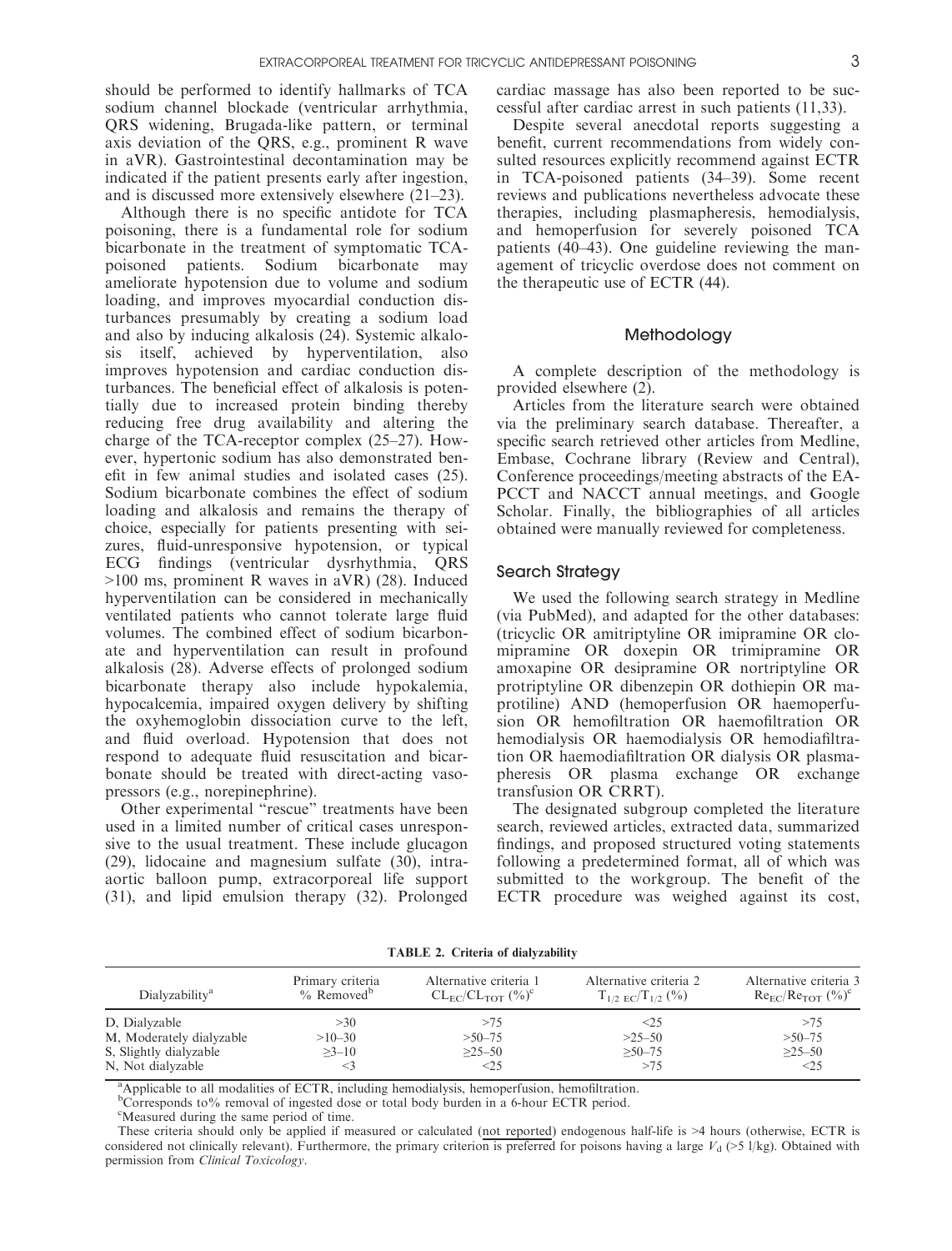

Fig. 1. Delphi method (2 rounds) for each recommendation.

availability, alternative treatments, and its related complications. Level of evidence for clinical recommendations was determined by the subgroup and the appointed epidemiologist (Table S2). Dialyzability was determined by the workgroup following criteria listed in Table 2. The strength of recommendations was evaluated by a two-round modified Delphi method for each proposed voting statement (Fig. 1) and RAND/UCLA Appropriateness Method was used to quantify disagreement between voters. Blinded votes with comments were sent to the statistician, who then compiled and returned them to each participant. The workgroup met in person in June 2012 to discuss the evidence, exchange ideas, and debate statements. A second blinded vote was later submitted and results reflect the core of EXTRIP recommendations.

# **Results**

Results of the literature search, last updated on November 1st 2013, are presented in Fig. 2.

From the initial 1312 studies obtained, 77 studies met the inclusion criteria, including 1 observational study (45), 5 animal studies (46–50), 4 in vitro studies (51–54), 4 pharmacokinetic (PK) studies (55–58), and 63 case reports (40–42,59–118), 39 of which had sufficient toxicokinetic (TK) data. In total, 108 patients were included for analysis. No randomized trials were identified.

#### **Dialyzability**

Tricyclics are small molecules (between 200 and 400 Da) and can therefore cross any hemofilter or hemodialyzer, despite their extensive protein binding; this is confirmed by the many publications describing either a high extraction ratio, a significant reduction in TCA plasma concentrations, or a high plasma clearance during ECTR (55,78,91,95,107,119). However, based on their large  $V_D$ , TCAs would be expected to be distributed extensively out of the vascular space; any reduction in plasma concentrations will therefore have an inconsequential effect on total body stores. Furthermore, significant redistribution from deeper compartments into plasma, commonly referred to as "rebound", would be expected after any extracorporeal session.



Fig. 2. Results of search, selection, and inclusion of studies.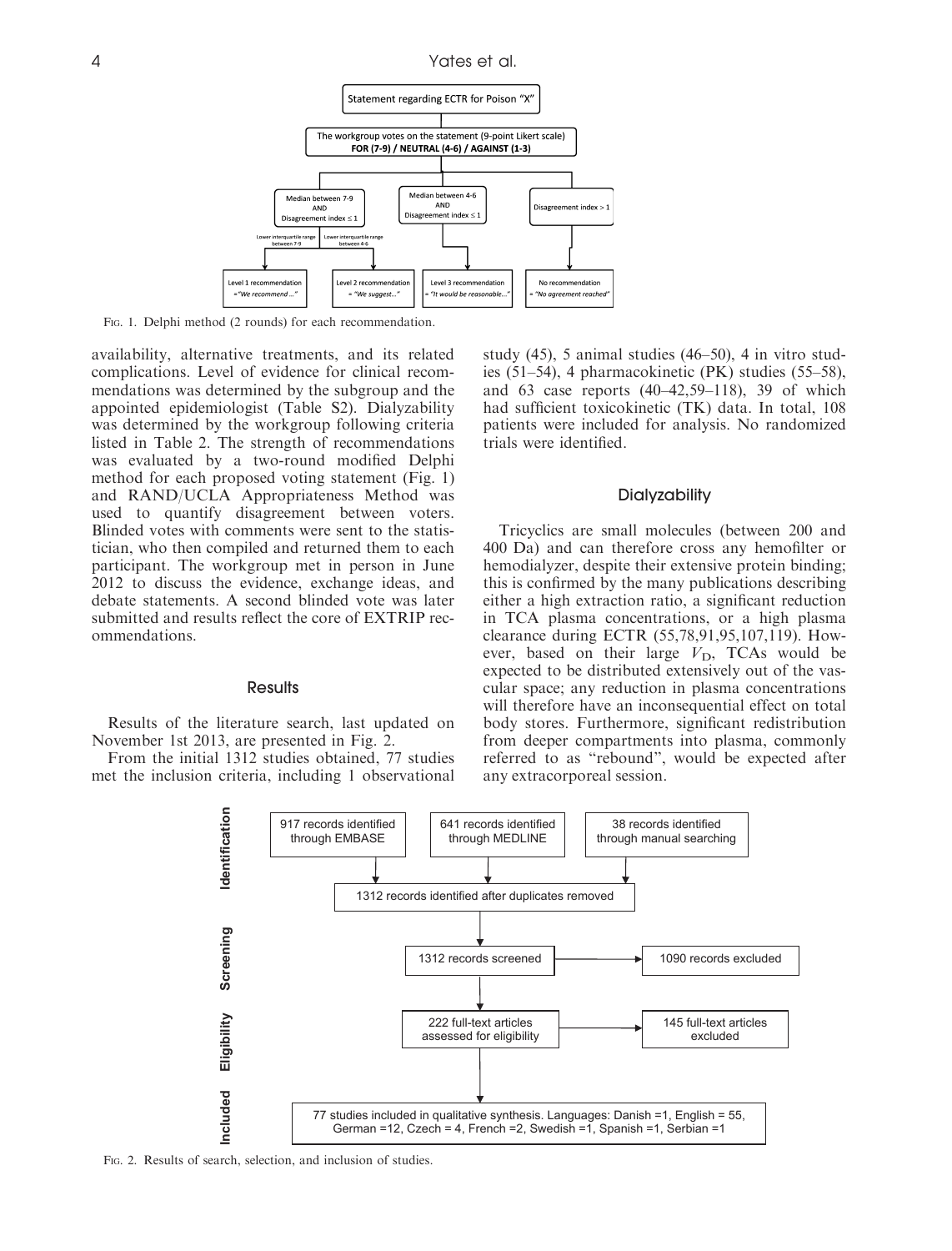For these reasons, according to EXTRIP criteria, the dialyzability of TCAs would be assumed to be poor, whatever extracorporeal modality is used and whatever the specific tricyclic studied. As described in Table 2, the EXTRIP workgroup only reviewed publications in which the recovered amount of TCAs could be quantified; these are summarized in Table S3.

As expected, all of the articles that qualified for TK grading showed negligible TCA removal, despite high plasma clearance. This was true for all ECTR modalities: exchange transfusion (108,110), intermittent hemodialysis (IHD) (69,81,105), hemodialysis–hemoperfusion (HD–HP) (66), charcoal hemoperfusion (HP) (73,75,103,104), resin HP (83), liver dialysis (59), peritoneal dialysis (94,97,99,120), and continuous hemoperfusion (84).

For example, HD treatment for severe TCA poisoning in two reports failed to show any parent poison recovered in the dialysate (69,105). In another report of an imipramine overdose patient, HD recovered only 0.6% of the ingested dose (81). Even HP, which is in principle the ideal modality for protein-bound poisons, removed, in the best-case scenario, 7% of ingested dose during 6 hours of charcoal HP (103) and 2.7–6.2% in a series of eight cases treated with resin HP (83), despite extraction ratios nearing 100% and plasma clearance reaching 200 ml/minute (73,83). In another example, HD–HP was only able to remove 4 mg of amitriptyline in 4 hours despite a clearance of 72 ml/minute (66). Similarly, in a patient who overdosed with meprobate and amitriptyline treated with HP-HD for anuria, the author concluded that the removal of amitriptyline was inconsequential (76). Treatment with other less popular ECTR modalities confirmed the expected results based on TCA properties: in 2 cases of imipramine poisoning, exchange transfusion failed to recover more than 1% of the ingested dose (108,110). Four patients treated with peritoneal dialysis for amitriptyline, opipramol, and desipramine overdoses also had less than 1% of the estimated ingested dose removed (94,97,99,120). A hemodiabsorption technique also reported negligible removal of different TCAs (59).

Pharmacokinetic studies of TCA removal in nonpoisoned end-stage renal disease (ESRD) patients reveal similar results: in two studies, HD did not alter TCA kinetics (56,121). In another prospective study of five ESRD patients, a single HD session removed on average  $37 \mu g$  in 4 hours, which was  $\leq$ 1% of the administered oral dose of doxepin (57).

Although several of these papers are dated, results would not be expected to be significantly improved had more efficient technology been used (higher blood flows, higher efficiency filters), as extraction from earlier reports sometimes approach 100%. Again, the limiting factor appears to be the massive volume of distribution of TCAs and not extraction by the filter or adsorbent column. This can be illustrated by the following example: if a 60 kg patient ingests 2400 mg of amitryptiline

 $(V<sub>D</sub> = 20$  l/kg), assuming complete absorption and distribution, the plasma amitriptyline concentration will be 2,000 ng/ml. If charcoal HP is performed for 4 hours, with a blood flow equal to 350 ml/minute (or plasma flow  $= 200$  ml/minute for a hematocrit of 40%), assuming in the best-case scenario an extraction ratio of 100%, the HP clearance will be 200 ml/minute. Therefore, 400  $\mu$ g will be removed per minute, for a total removal of 96 mg over 4 hours. Thus, despite a high plasma clearance, HP will decrease the total body drug burden of the drug by less than 5%.

In those articles that satisfied criteria for dialyzability evaluation, most confirm very small amounts of TCA removed and are therefore categorized as "slightly dialyzable" or "not dialyzable" according to criterion 1 of the dialyzability grading. The EX-TRIP workgroup concluded: TCAs are not dialyzable (Evidence  $=$  B)

#### Recommendations

#### Executive Summary

• General: We recommend NOT to perform ECTR in patients with TCA poisoning.

#### Rationale

There are no randomized controlled trials or large observational series to analyze clinical outcome data of patients undergoing ECTR for TCA poisoning. One small retrospective observational study was identified in which five patients were treated with HP, and four were not (45): the fall in TCA serum concentrations was faster and the length of stay shorter in the HP group, although one patient in the HP group was not accounted for due to an extremely long and complicated stay. Unfortunately, the study was underpowered and statistical analysis impossible to perform.

In an animal model, a group treated with both HP and cardiopulmonary bypass was compared with another group only treated with cardiopulmonary bypass. When compared to the control group, HP did not improve hemodynamic instability and also did not remove more than 1–2% of administered dose (49).

The remaining evidence of a clinical effect of ECTR consists of case reports and case series that are often dated, that lacked control groups, had multiple confounders, heterogeneous treatments, and suffered from definite publication bias. The quality of evidence for all recommendation statements would therefore be graded as "very poor" (122).

It is interesting to note that 12 deaths were reported among the case reports included and that clinical improvement that occurred during or shortly after ECTR was reported in 68 of the 108 cases treated with any ECTR modality. Among the cases where improvement was reported, confounding therapies such as intubation, gastrointestinal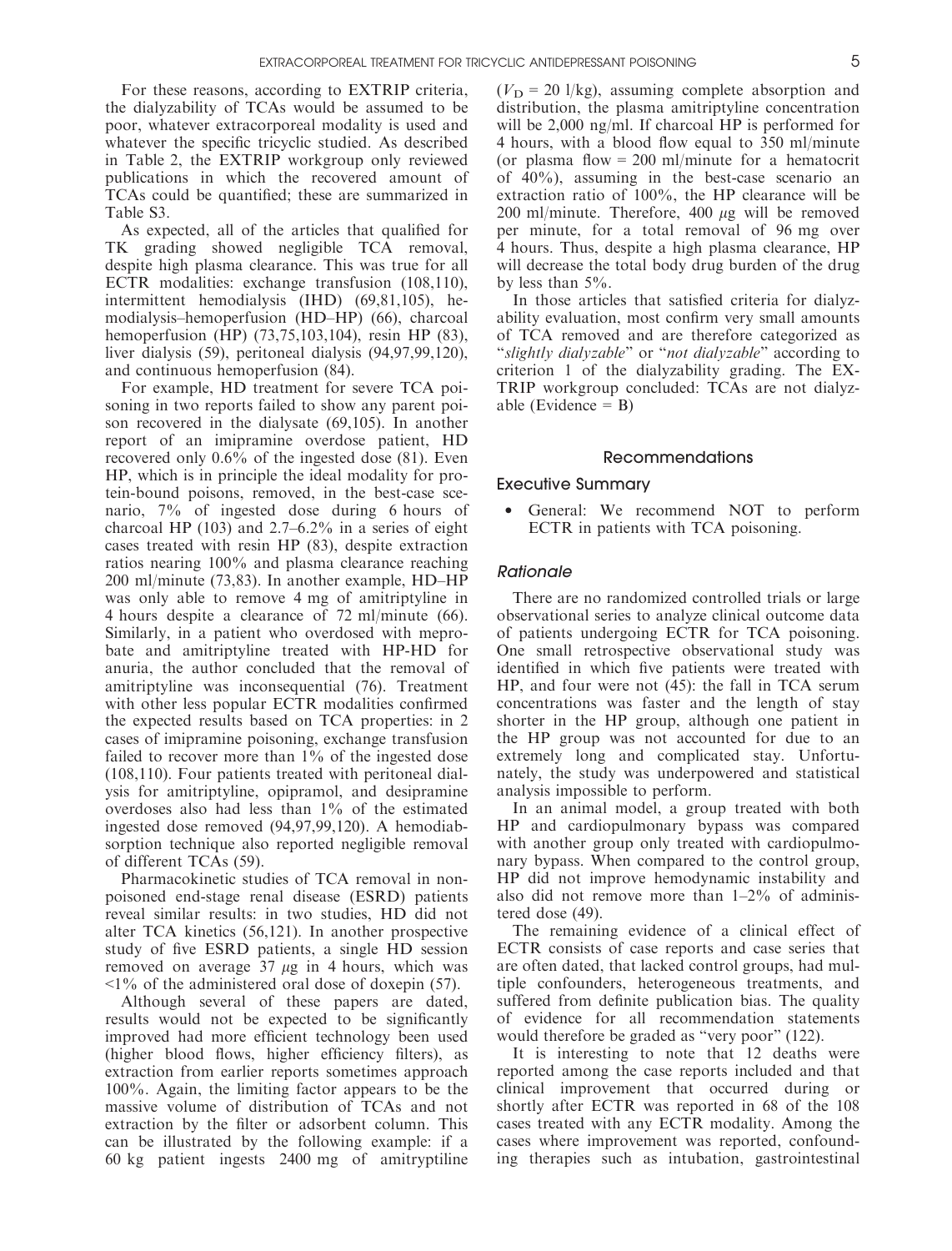decontamination, vasoactive drugs, and bicarbonate were consistently present. What effect, if any, was achieved by extracorporeal measures is therefore impossible to elucidate. Often the improvement reported some reversal of coma, while other more severe cardiovascular end-organ effects were not shown to dramatically improve during ECTR in a convincing time-related manner, such as the prompt ECG changes typically reported with sodium bicarbonate therapy. In fact, ECGs were rarely provided in the cases where improvement was reported, and sometimes ECG normalization only occurred days after ECTR had been completed (60).

Despite overwhelming TK evidence suggesting little to no significant enhancement of TCA elimination with ECTR, several authors still suggest a beneficial clinical effect of ECTR and have postulated several reasons for this: 1) TCA removal prior to distribution, 2) Protein binding alteration during ECTR, 3) Critical removal from the toxic compartments, and 4) Metabolic manipulation. These are presented here.

Early intervention with ECTR may clear TCA from plasma before it distributes to tissues and before it produces its toxic end-organ effects  $(60,78,79,83,117)$ . However, it is also plausible that the rapid fall in TCA concentrations reported by these authors during early ECTR is more likely a result of TCA distribution than true drug removal. Furthermore, many of TCAs' end-organ toxic effects occur early after exposure, as has been shown in prospective series designed to evaluate the utility of ECG parameters (19,20). Due to the lack of availability and utility of serum drug concentrations to predict outcome as well as the difficulty in initiating ECTR during the supposed predistribution phase in a realistic time frame (which includes transfer to a specialized unit, organizing ECTR, and installation of a central catheter), such an attempt to either correct or prevent the appearance of life-threatening symptoms would not be realistic in most clinical contexts.

Other arguments made by authors who advocate the use of ECTR for patients with serious TCA poisoning involve the toxicokinetics of tricyclics in overdose. One hypothesis is that in a severely poisoned patient, hypotension contributes to decreased hepatic blood flow and tissue perfusion as well as acidosis, which in turn would favor a larger amount of free ionized drug by decreasing both protein binding and volume of distribution and prolonging half-life of elimination, making more drug available for extracorporeal elimination (60,61,83).

Another hypothesis attempting to justify why ECTR might be effective despite removing only a negligible amount of drug suggests that increasing intercompartmental clearance with hemoperfusion facilitates redistribution of just enough drug away from the toxic compartments (i.e., cardiac receptors) to improve the cardiovascular status (83,123). The same authors admit that even if this were true, intercompartmental clearance would be reduced by the same hemodynamic conditions in severely poisoned patients.

The possibility that metabolic manipulation may have contributed to the effect of treatments with hemodialysis exists. Frank et al. described a very dramatic case of a patient treated after cardiac arrest due to doxepin with persistent cardiovascular instability, acidosis, and hypokalemia. They describe improvement during treatment with HP/ HD and rapidly falling drug concentrations. The decision to use HP/HD in extremis in this case was partially motivated by the patient's hypokalemia and fear of fluid overload with prolonged bicarbonate infusion. Drug removal or clearance was not measured or calculated, and the improvement in this case may be largely due to the metabolic acidosis correction (61). Hemodialysis and hemofiltration would both expect to correct acidosis much quicker than bicarbonate infusion and could therefore contribute to clinical improvement despite a lack of meaningful TCA removal. Metabolic correction was not the intent of the authors in the remainder of cases reviewed, most of which used hemoperfusion. It is also possible that the outcome in this case was the natural course of the disease and other measures simultaneously administered; this type of dramatic improvement has in fact been reported in other patients not receiving ECTR (11,33).

For those cases with cardiovascular disturbances, several other measures are available. Considering the lack of significant TCA removal and unconfirmed clinical benefit, the use of ECTR is questionable. Furthermore, the application of ECTRs, even if they are usually considered generally safe, is not without cost and risks. In the present literature review, adverse effects of ECTRs, other than death, were reported: in subjects undergoing hemoperfusion, thrombocytopenia was reported in 25 patients, anemia in 12, bleeding or coagulation problems in 2, a clotting cartridge in 1, hypotension in 2, hypocalcemia in 5, and pulmonary edema in 1 (67,71,75,78–80,83,87,91,96,98,104,107,109). Peritoneal dialysis-related peritonitis was reported in one patient, hyperglycemia in three cases, and hypothermia in one (99,100). Worsening acidosis was reported in one case treated with exchange transfusion (65).

Although some anecdotal reports have documented patient improvement, considering the lack of toxicokinetic benefit from most studies, the questionable clinical benefit, the absence of quality observational studies or trials, and the existence of efficacious alternative treatments, the EXTRIP workgroup strongly and unanimously recommended NOT proposing ECTR in TCA poisoning.

# Conclusion

The EXTRIP workgroup presents here its recommendations for extracorporeal treatments in TCA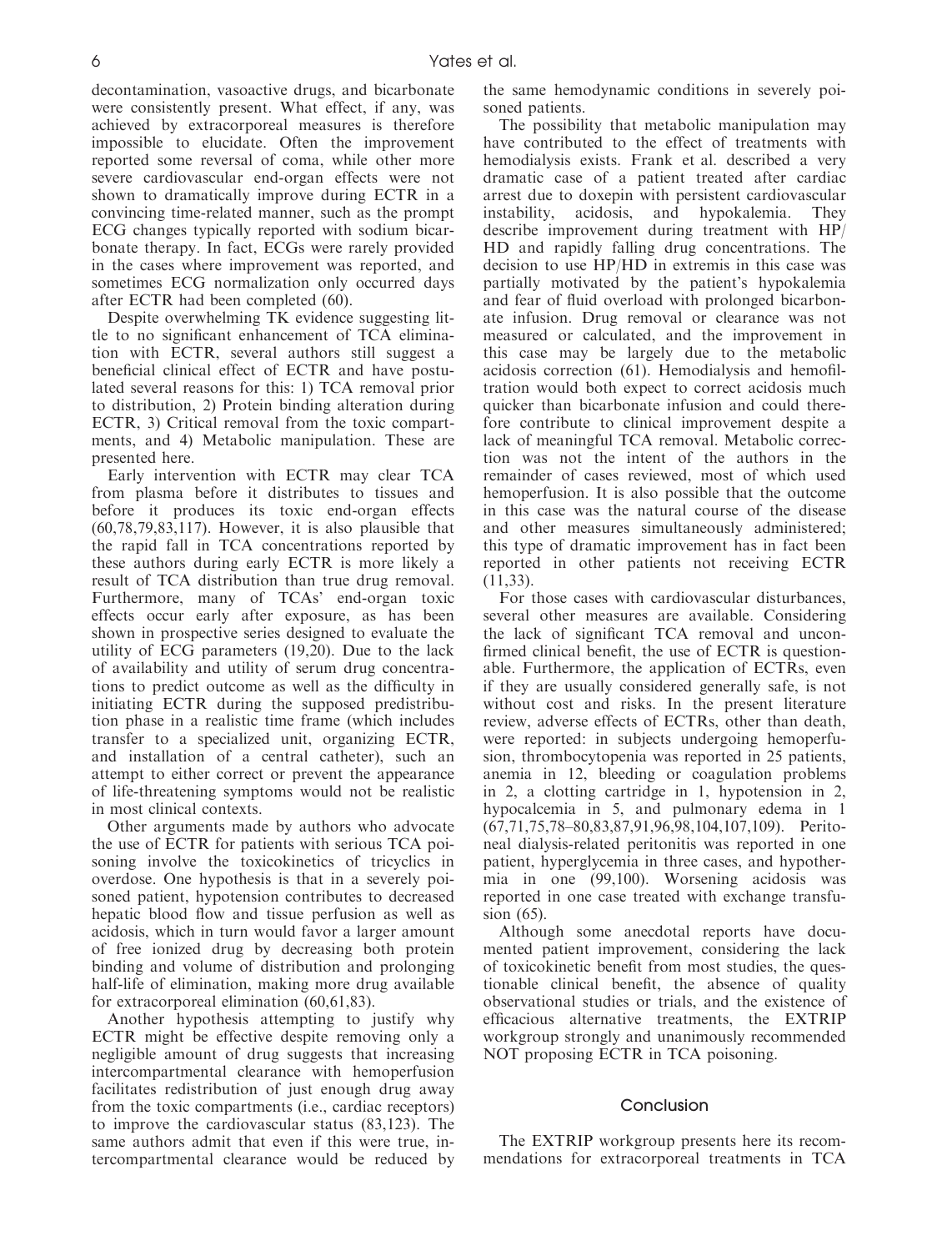poisoning. The workgroup recommends NOT performing ECTR for TCA poisoning.

# Acknowledgments

See online appendix, Data S1.

\*The EXTRIP workgroup includes the following: Kurt Anseeuw, Ashish Bhalla, Emmanuel A Burdmann, Paul I Dargan, Brian S Decker, David S Goldfarb, Lotte C Hoegberg, David Juurlink, Martin Laliberté, Jan T Kielstein, Yi Li, Kathleen D Liu, Robert MacLaren, Robert Mactier, Bruno Mégarbane, James B Mowry, Véronique Phan, Darren M Roberts, Timothy J Wiegand, James F Winchester.

#### References

- 1. Ghannoum M, Nolin TD, Lavergne V, Hoffman RS: Blood purification in toxicology: nephrology's ugly duckling. Adv Chronic Kidney Dis 18:160–166, 2011
- 2. Lavergne V, Nolin TD, Hoffman RS, Robert D, Gosselin S, Goldfarb DS, Kielstein JT, Mactier R, MacLaren R, Mowry JB, Bunchman TE, Juurlink D, Megarbane B, Anseeuw K, Winchester JF, Dargan PI, Liu KD, Hoegberg LC, Li Y, Calello D, Burdmann EA, Yates C, Laliberte M, Decker BS, Mello-Da-Silva CA, Lavonas E, Ghannoum M: The EXTRIP (Extracorporeal Treatments In Poisoning) workgroup: guideline methodology. Clin Toxicol 50:403-413, 2012
- 3. Ghannoum M, Nolin TD, Goldfarb DS, Roberts DM, Mactier R, Mowry JB, Dargan PI, Maclaren R, Hoegberg LC, Laliberte M, Calello D, Kielstein JT, Anseeuw K, Winchester JF, Burdmann EA, Bunchman TE, Li Y, Juurlink DN, Lavergne V, Megarbane B, Gosselin S, Liu KD, Hoffman RS: Extracorporeal treatment for thallium poisoning: recommendations from the EXTRIP workgroup. Clin J Am Soc Nephrol 7:1682–1690, 2012
- 4. Koszewska I, Rybakowski JK: Antidepressant-induced mood conversions in bipolar disorder: a retrospective study of tricyclic versus non-tricyclic antidepressant drugs. Neuropsychobiology 59:12–16, 2009
- 5. Benbouzid M, Choucair-Jaafar N, Yalcin I, Waltisperger E, Muller A, Freund-Mercier MJ, Barrot M: Chronic, but not acute, tricyclic antidepressant treatment alleviates neuropathic allodynia after sciatic nerve cuffing in mice. Eur J Pain 12:1008– 1017, 2008
- 6. Gillman PK: Tricyclic antidepressant pharmacology and therapeutic
- drug interactions updated. *Br J Pharmacol* 151:737-748, 2007<br>7. Hejazi RA, Reddymasu SC, Namin F, Lavenbarg T, Foran P, McCallum RW: Efficacy of tricyclic antidepressant therapy in adults with cyclic vomiting syndrome: a two-year follow-up study. J Clin Gastroenterol 44:18–21, 2010
- 8. Fedi V, Guidi A, Altamura M: Tricyclic structures in medicinal chemistry: an overview of their recent uses in non-CNS pathologies. Mini Rev Med Chem 8:1464–1484, 2008
- 9. Jarvis MR: Clinical pharmacokinetics of tricyclic antidepressant overdose. Psychopharmacol Bull 27:541–550, 1991
- 10. Krishel S, Jackimczyk K: Cyclic antidepressants, lithium, and neuroleptic agents. Pharmacology and toxicology. Emerg Med Clin North Am 9:53–86, 1991
- 11. Kerr GW, McGuffie AC, Wilkie S: Tricyclic antidepressant overdose: a review. Emerg Med J 18(4):236–241, 2001
- 12. Mowry JB, Spyker DA, Cantilena LR, Jr, Bailey JE, Ford M: 2012 Annual Report of the American Association of Poison Control Centers' National Poison Data System (NPDS): 30th Annual Report. Clin Toxicol (Phila) 51:949–1229, 2013
- 13. Callaham M, Kassel D: Epidemiology of fatal tricyclic antidepressant ingestion: implications for management. Ann Emerg Med 14:1-9, 1985
- 14. Woolf AD, Erdman AR, Nelson LS, Caravati EM, Cobaugh DJ, Booze LL, Wax PM, Manoguerra AS, Scharman EJ, Olson KR, Chyka PA, Christianson G, Troutman WG, American Association of Poison Control C: Tricyclic antidepressant poisoning: an evidence-based consensus guideline for out-of-hospital management. Clin Toxicol (Phila) 45:203–233, 2007
- 15. Thorstrand C: Clinical features in poisonings by tricyclic antidepressants with special reference to the ECG. Acta Med Scand 199:337-344, 1976
- 16. Hulten BA, Heath A: Clinical aspects of tricyclic antidepressant poisoning. Acta Med Scand 213:275–278, 1983
- 17. Crome P: Poisoning due to tricyclic antidepressant overdosage: clinical presentation and treatment. Med Toxicol Adv Drug Exp 1 (4):261–285, 1986
- 18. Bailey B, Buckley NA, Amre DK: A meta-analysis of prognostic indicators to predict seizures, arrhythmias or death after tricyclic antidepressant overdose. J Toxicol Clin Toxicol 42:877–888, 2004
- 19. Boehnert MT, Lovejoy FH, Jr: Value of the QRS duration versus the serum drug level in predicting seizures and ventricular arrhythmias after an acute overdose of tricyclic antidepressants. N Engl J Med 313:474–479, 1985
- 20. Liebelt EL, Francis PD, Woolf AD: ECG lead aVR versus QRS interval in predicting seizures and arrhythmias in acute tricyclic antidepressant toxicity. Ann Emerg Med 26:195–201, 1995
- 21. Dargan PI, Colbridge MG, Jones AL: The management of tricyclic antidepressant poisoning: the role of gut decontamination, extracorporeal procedures and fab antibody fragments. Toxicol Rev 24:187–194, 2005
- 22. Chyka PA, Seger D, Krenzelok EP, Vale JA, American Academy of Clinical T, European Association of Poisons C, Clinical T. Position paper: single-dose activated charcoal. Clin Toxicol (Phila) 43: 61-87, 2005
- 23. Bosse GM, Barefoot JA, Pfeifer MP, Rodgers GC: Comparison of three methods of gut decontamination in tricyclic antidepressant overdose. J Emerg Med 13:203–209, 1995
- 24. Blackman K, Brown SG, Wilkes GJ: Plasma alkalinization for tricyclic antidepressant toxicity: a systematic review. Emerg Med 13:204– 210, 2001
- 25. Bradberry SM, Thanacoody HK, Watt BE, Thomas SH, Vale JA: Management of the cardiovascular complications of tricyclic antidepressant poisoning: role of sodium bicarbonate. Toxicol Rev 24:195– 204, 2005
- 26. Hagerman GA, Hanashiro PK: Reversal of tricyclic-antidepressantinduced cardiac conduction abnormalities by phenytoin. Ann Emerg Med 10:82–86, 1981
- 27. Sasyniuk BI, Jhamandas V: Mechanism of reversal of toxic effects of amitriptyline on cardiac Purkinje fibers by sodium bicarbonate. J Pharmacol Exp Ther 231:387–394, 1984
- 28. Albertson TE, Dawson A, de Latorre F, Hoffman RS, Hollander JE, Jaeger A, Kerns WR, 2nd, Martin TG, Ross MP, American Heart A, International Liaison Committee on R: TOX-ACLS: toxicologic-oriented advanced cardiac life support. Ann Emerg Med 37: S78–90, 2001
- 29. Teese S, Hogg K: Towards evidence based emergency medicine: best BETS from the Manchester General Infirmary. Glucagon in tricyclic overdose. Emerg Med J 20(3):264–265, 2003
- 30. Knudsen K, Abrahamsson J: Magnesium sulphate in the treatment of ventricular fibrillation in amitriptyline poisoning. Eur Heart J 18:881–882, 1997
- 31. Daubin C, Quentin C, Goulle JP, Guillotin D, Lehoux P, Lepage O, Charbonneau P: Refractory shock and asystole related to tramadol overdose. Clin Toxicol 45(8):961–964, 2007
- 32. Jamaty C, Bailey B, Larocque A, Notebaert E, Sanogo K, Chauny JM: Lipid emulsions in the treatment of acute poisoning: a systematic review of human and animal studies. Clin Toxicol (Phila) 48:1– 27, 2010
- 33. Southall DP, Kilpatrick SM: Imipramine poisoning: survival of a child after prolonged cardiac massage. Br Med J 4:508, 1974
- 34. Buckley NA: Tricyclic Antidepressants. Dawson AH (ed), http://curriculum.toxicology.wikispaces.net/2.1.11.9.2.1+Tricyclic+Antidepressants,Wikitox, 2003, accessed January 8, 2014
- 35. Liebelt EL: Cyclic antidepressants. In: Nelson LS, Lewis N, Howland MA, Hoffman RS, Goldfrank LR, Flomenbaum NE (eds). Goldfrank's Toxicologic Emergencies. New York: McGraw-Hill, 2011: 1049–1059
- 36. Tricyclic Antidepressants: POISINDEX® System. Greenwood Village: Thomson Reuters (Healthcare) http://www.thomsonhc.com, accessed January 8, 2014<br>37. Tricyclic Antidepressants:
- $Toxinz.$  http://www.toxinz.com/Spec/ 2303299, accessed January 8, 2014
- 38. Salhanick SD: Tricyclic antidepressant poisoning. In: Traub SJ, Grayzel J (eds). UpToDate. http://www.uptodate.com/contents/tricyclic-antidepressant-poisoning?source=search\_result&search=tricyclic+overdose&selectedTitle=1~31, accessed January 8, 2014
- 39. Tsai V: Tricyclic Antidepressant Toxicity. http://emedicine.medscape.com/article/819204-overview, accessed January 8, 2014
- 40. Ozayar E, Degerli S, Gulec H: Hemodiafiltration: a novel approach for treating severe amitriptyline intoxication. Toxicol Int 19:319– 321, 2012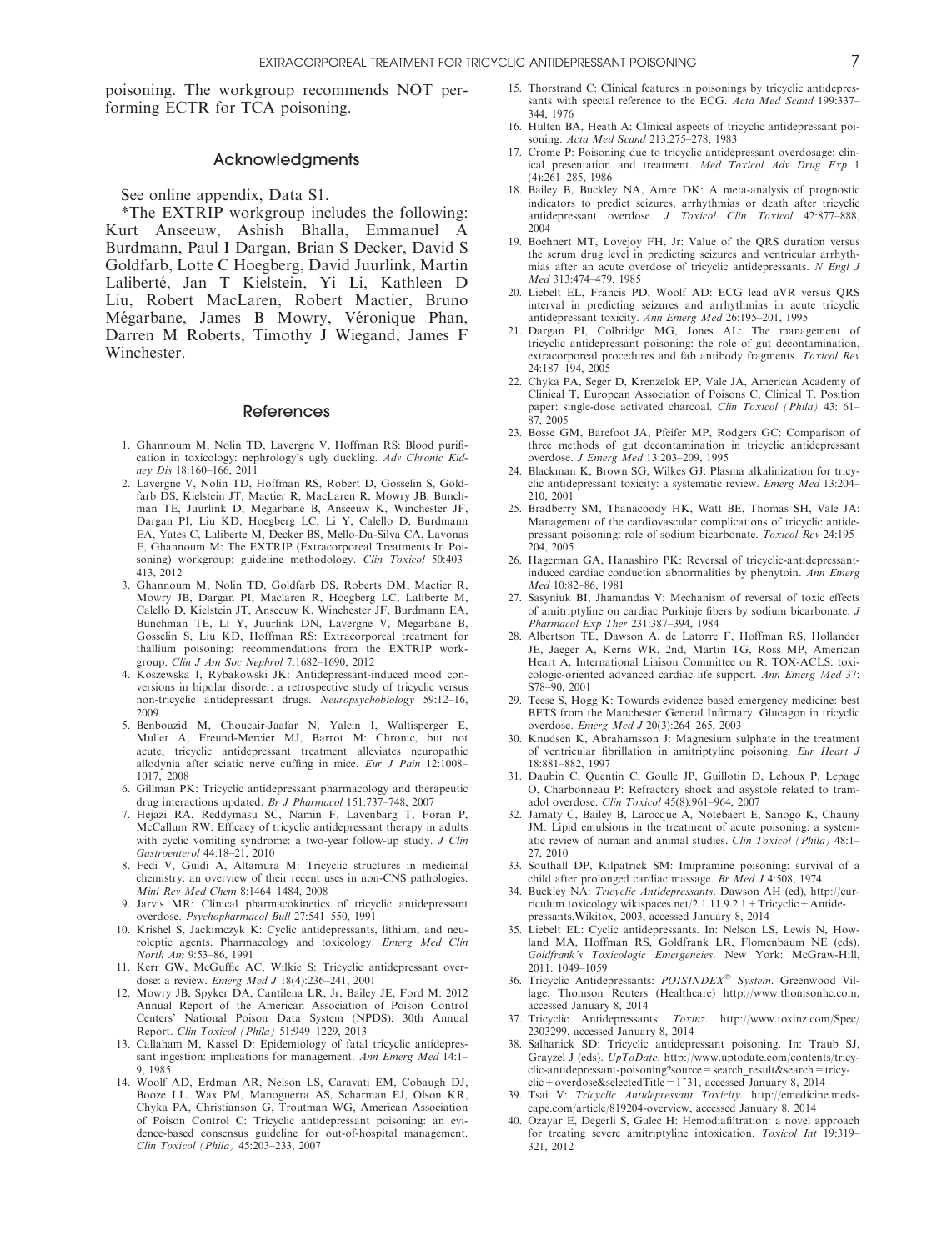- 41. Sari I, Turkcuer I, Erurker T, Serinken M, Seyit M, Keskin A: Therapeutic plasma exchange in amitriptyline intoxication: case report and review of the literature. Transfus Apher Sci 45:183–185, 2011
- 42. Mutlu M, Karaguzel G, Bahat E, Aksoy A, Guven B, Dilber B, Dilber E: Charcoal hemoperfusion in an infant with supraventricular tachycardia and seizures secondary to amitriptyline intoxication. Hum Exp Toxicol 30:254–256, 2011
- 43. Winchester JF, Boldur A, Oleru C, Kitiyakara C: Use of dialysis and hemoperfusion in treatment of poisoning. In: Daugirdas JT, Blake PG, Ing TS(eds). Handbook of Dialysis. Philadelphia, PA: Lippincott Williams & Wilkins, 2007:300–320
- 44. Body R, Bartram T, Azam F, Mackway-Jones K: Guidelines in Emergency Medicine Network (GEMNet): guideline for the management of tricyclic antidepressant overdose. Emerg Med J 28:347– 368, 2011
- 45. Heise G, Schoebel FC, Grabensee B, Heering P: Amitriptyline intoxication—the place of hemoperfusion [German]. Intensivmedizin und Notfallmedizin 37(5):475–481, 2000
- 46. Heath A, Lofstrom B, Martensson E: Lidocaine and amitriptyline interaction during experimental haemoperfusion. Hum Toxicol 3:165–171, 1984
- 47. Meineke I, Schmidt W, Nottrott M, Schroder T, Hellige G, Gundert-Remy U: Modelling of non-linear pharmacokinetics in sheep after short-term infusion of cardiotoxic doses of imipramine. Pharmacol Toxicol 80:266–271, 1997
- 48. Harvey M, Cave G, Hoggett K: Correlation of plasma and peritoneal diasylate clomipramine concentration with hemodynamic recovery after intralipid infusion in rabbits. Acad Emerg Med 16 (2):151–156, 2009
- 49. Schmidt W, Nottrott M, Meineke I, Schroder T, Muller S, Hellige G: Imipramine poisoning in an animal model-treatment with single cardiopulmonary bypass support or additional resin-haemoperfusion? Br J Anaesth 79(SUPPL. 2):32, 1997
- 50. Asbach HW, Holz F, Mohring K, Schuler HW: Lipid hemodialysis versus charcoal hemoperfusion in imipramine poisoning. Clin Toxicol 11:211–219, 1977
- 51. Derzsiova K, Mydlik M, Petrikova V, Molcanyiova A: Hemoperfusion of amitriptyline and nortriptylin—an in vitro study [Czech]. Aktuality v Nefrologii 11(1):6–10, 2005
- 52. Monhart V, Balikova M, Tlustakova M: Hemoperfusion sorbents of Czechoslovak make, and their sorption characteristics for some drugs [Czech]. Casopis lekaru ceskych 123(35):1091–1095, 1984
- 53. Asbach HW, Mohring K, Holz F, Schuler HW, Herrmann B, Faigle JW: Haemodialysis in imipramine poisoning? An experimental study Klin Wochenschr 54:83–87, 1976
- 54. Decker WJ, Combs HF, Treuting JJ, Banez RJ: Dialysis of drugs against activated charcoal. Toxicol Appl Pharmacol 18:573-578, 1971
- 55. Unterecker S, Muller P, Jacob C, Riederer P, Pfuhlmann B: Therapeutic drug monitoring of antidepressants in haemodialysis patients. Clinical Drug Investig 32:539–545, 2012
- 56. Dawlilng S, Lynn K, Rosser R, Braithwaite R: The pharmacokinetics of nortriptyline in patients with chronic renal failure. Br J Clin Pharmacol 12:39–45, 1981
- 57. Faulkner RD, Senekjian HO, Lee CS: Hemodialysis of doxepin and desmethyldoxepin in uremic patients. Artif Organs 8:151–155, 1984
- 58. Lieberman JA, Cooper TB, Suckow RF, Steinberg H, Borenstein M, Brenner R, Kane JM: Tricyclic antidepressant and metabolite levels in chronic renal failure. Clin Pharmacol Ther 37:301–307, 1985
- 59. Ash SR, Levy H, Akmal M, Mankus RA, Sutton JM, Emery DR, Scanlon JC, Blake DE, Carr DJ: Treatment of severe tricyclic antidepressant overdose with extracorporeal sorbent detoxification. Adv Ren Replace Ther 9:31–41, 2002
- 60. Donmez O, Cetinkaya M, Canbek R: Hemoperfusion in a child with amitriptyline intoxication. Pediatr Nephrol 20:105–107, 2005
- 61. Frank RD, Kierdorf HP: Is there a role for hemoperfusion/hemodialysis as a treatment option in severe tricyclic antidepressant intoxication? Int J Artif Organs 23:618–623, 2000
- 62. Islek I, Degim T, Akay C, Turkay A, Akpolat T: Charcoal haemoperfusion in a child with amitriptyline poisoning. Nephrol Dial Transplant 19:3190–3191, 2004
- 63. Maclaren G, Butt W, Cameron P, Preovolos A, McEgan R, Marasco S: Treatment of polypharmacy overdose with multimodality extracorporeal life support. Anaesth Intensive Care 33:120–123, 2005
- 64. Marbury T, Mahoney J, Fuller T, Juncos L, Cade J: Treatment of amitriptyline overdosage with charcoal hemoperfusion (abstract). Kidney Int 12:465, 1977
- 65. Robins MH: Survival following massive intoxication with Tofranil (imipramine hydrochloride). J Am Osteopath Assoc 70:898–902, 1971
- 66. Sevela K, Samkova H, Matyas V: [Hemoperfusion and hemodialysis in acute amitriptyline poisoning]. Vnitr Lek 33:1072–1077, 1987
- 67. Kobr J, Sasek L, Pizingerova K: Intentional poisoning with lethal dose of imipramine in a 14-year boy [Czech]. Cesko-Slovenska Pedi $atrie$  60(4): $213-218$ , 2005
- 68. Jorgensen KA, Christensen KN, Pedersen RS, Klitgaard NA: Hemoperfusion in deliberate drug poisoning. Review and 2 case reports [Danish]. Ugeskr Laeger 140(17):960–963, 1978
- 69. Bailey RR, Sharman JR, O'Rourke J, Buttimore AL: Haemodialysis and forced diuresis for tricyclic antidepressant poisoning. Br Med J 4:230–231, 1974
- 70. Bayrakci B, Unal S, Erkocoglu M, Gungor HY, Aksu S: Case reports of successful therapeutic plasma exchange in severe amitriptyline poisoning. Ther Apher Dial 11:452–454, 2007
- 71. Bek K, Ozkaya O, Mutlu B, Dagdemir A, Sungur M, Acikgoz Y, Islek I, Baysal K: Charcoal haemoperfusion in amitriptyline poisoning: experience in 20 children. Nephrology (Carlton) 13:193–197, 2008
- 72. Belen B, Akman A, Yuksel N, Dilsiz G, Yenicesu I, Olgunturk R: A case report of amitriptyline poisoning successfully treated with the application of plasma exchange. Ther Apher Dial 13:147–149, 2009
- 73. Bloodworth L, Wilson A, Collins P, Rainford DJ: Severe dothiepin intoxication—a report of two cases. Postgrad Med J 60:442–444, 1984
- 74. Celik U, Celik T, Avci A, Annagur A, Yilmaz HL, Kucukosmanoglu O, Topaloglu AK, Daglioglu N: Metabolic acidosis in a patient with type 1 diabetes mellitus complicated by methanol and amitriptyline intoxication. Eur J Emerg Med 16:45–48, 2009
- 75. Comstock TJ, Watson WA, Jennison TA: Severe amitriptyline intoxication and the use of charcoal hemoperfusion. Clin Pharm 2:85–88, 1983
- 76. De Broe ME, Verpooten BA, Van Haesebrouck B: Recent experience with prolonged hemoperfusion-hemodialysis treatment. Artif Organs 3:188–190, 1979
- 77. de Groot G, Maes RA, van Heijst AN: A toxicological evaluation of hemoperfusion using pharmacokinetic principles. Dev Toxicol Environ Sci 8:387–395, 1980
- 78. Diaz-Buxo JA, Farmer CD, Chandler JT: Hemoperfusion in the treatment of amitriptyline intoxication. Trans Am Soc Artif Intern Organs 24:699–703, 1978
- 79. Durakovic Z, Plavsic F, Ivanovic D, Gasparovic V, Gjurasin M: Resin hemoperfusion in the treatment of tricyclic antidepressant overdose. Artif Organs 6:205–207, 1982
- 80. Hals PA, Jacobsen D: Resin haemoperfusion in levomepromazine poisoning: evaluation of effect on plasma drug and metabolite levels. Hum Toxicol 3:497–503, 1984
- 81. Harthorne JW, Marcus AM, Kaye M: Management of massive imipramine overdosage with mannitol and artificial dialysis. N Engl J Med 268:33–36, 1963
- 82. Heath A, Delin K, Eden E, Martensson E, Selander D, Wickstrom I, Ahlmen J: Hemoperfusion with Amberlite resin in the treatment of self-poisoning. Acta Med Scand 207:455–460, 1980
- 83. Heath A, Wickstrom I, Martensson E, Ahlmen J: Treatment of antidepressant poisoning with resin hemoperfusion. Hum Toxicol 1:361–371, 1982
- 84. Iversen BM, Willassen YW, Bakke OM: Charcoal haemoperfusion in nortriptyline poisoning. Lancet 1:388–389, 1978
- 85. Kolsal E, Tekin IO, Piskin E, Aydemir C, Akyuz M, Cabuk H, Eldes N, Numanoglu V: Treatment of severe amitriptyline intoxication with plasmapheresis. J Clin Apher 24:21-24, 2009
- 86. Koppel C, Wiegreffe A, Tenczer J: Clinical course, therapy, outcome and analytical data in amitriptyline and combined amitriptyline/chlordiazepoxide overdose. Hum Exp Toxicol 11:458–465, 1992
- 87. McAlpine SB, Calabro JJ, Robinson MD, Burkle FM, Jr: Late death in tricyclic antidepressant overdose revisited. Ann Emerg Med 15:1349–1352, 1986
- 88. Oreopoulos DG, Lal S: Recovery from massive amitriptyline overdosage. Lancet 2:221, 1968
- 89. Pedersen RS, Jorgensen KA, Olesen AS, Christensen KN: Charcoal haemoperfusion and antidepressant overdose. Lancet 1:719–720, 1978
- 90. Pedersen RS: Hemoperfusion in tricyclic antidepressant poisoning. Lancet 1:154–155, 1980
- 91. Pentel PR, Bullock ML, DeVane CL: Hemoperfusion for imipramine overdose: elimination of active metabolites. J Toxicol Clin Toxicol 19:239–248, 1982
- 92. Ryan R 3rd, Wians FH, Jr, Stigelman WH, Jr, Clark H, McCurdy F: Imipramine poisoning in a child: lack of efficacy of resin hemoperfusion. Pediatr Emerg Care 1:201–204, 1985
- 93. Sert A, Aypar E, Odabas D, Aygul MU: Temporary cardiac pacemaker in the treatment of junctional rhythm and hypotension due to imipramine intoxication. Pediatr Cardiol 32:521–524, 2011
- 94. Sunshine P, Yaffe SJ: Amitriptyline poisoning. Clinical and pathological findings in a fatal case. Am J Dis Child 106:501–506, 1963
- 95. Trafford A, Horn C, Sharpstone P, O'Neal H, Evans R: Hemoperfusion in acute drug toxicity. Clin Toxicol 17:547–556, 1980